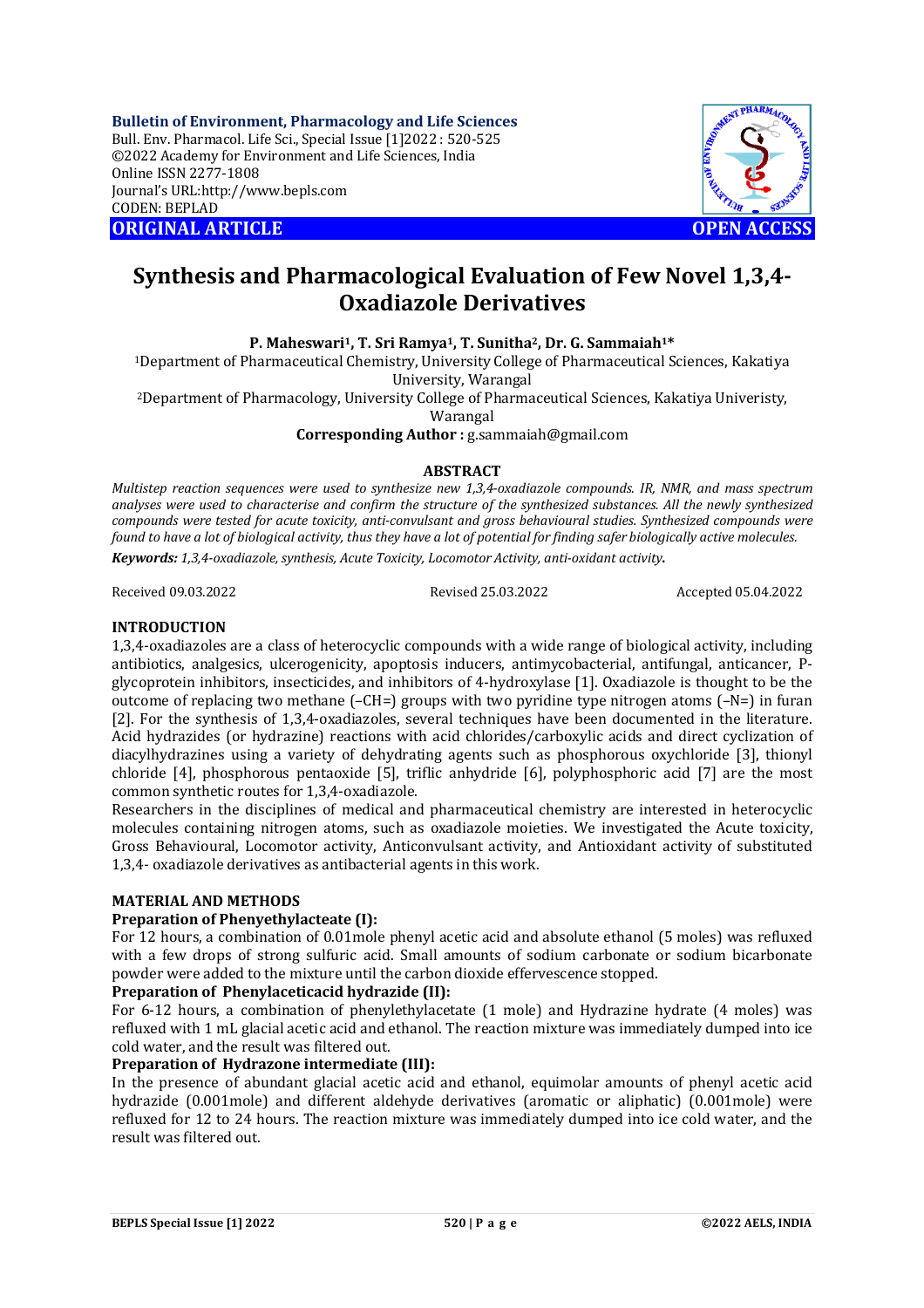## **Preparation of 1,3,4-Oxadiazole derivatives(IV):**

Under reflux for 6 hours, an equimolar combination of hydrazone intermediate (0.1mole) and chloramine T (0.1mole) was left to react in the presence of a few drops of glacial acetic acid and ethanol. The reaction mixture was immediately placed into ice cold water and filtered away. The detailed synthesis route of the 1,3,4-Oxadiazole derivatives is shown in Scheme 1.



 $R=C_6H_4NO_2$ ,  $C_6H_4OH$ ,  $C_6H_3(OCH_3)_2$ ,  $C_6H_4N(CH_3)_2$ ,  $C_2H_2Ph$ ,  $C_3H_6CHO$ 

# **Scheme 1**

## **Acute Toxicity Study**

In this study, healthy and adult male albino swiss mice weighing between 20 and 25 grammes were employed. The animals were separated into six groups of six animals each and fasted for the night. The test chemicals were given intravenously in doses up to 1000 mg/kg body weight, suspended in 0.1 percent sodium CMC. The animals in the control group were just given a vehicle (0.1 percent sodium CMC). The animals were tracked for a month after they were given the test substances to see how many died [11].

## **Gross Behavioural studies**

In this study, healthy albino swiss mice weighing between 20 and 25 g were employed. The animals were fasted for the night and placed into six groups. I.p. dosages of up to 100mg/kg body weight of the test chemicals suspended in sodium CMC were given. The animals in the control group were just given a vehicle (sodium CMC) [12]

## **Locomotor Activity**

The locomotor activity was measured using an actophotometer, which uses photoelectric cells in a circuit with a counter to measure it. A count was kept when animals shut off a ray of light falling on the photocells. Male mice weighing 20-25 grammes were used in this study. The animals were fasted for 24 hours and then separated into six groups. The test chemicals were given i.p. at a dose of 100 mg/kg body weight in normal saline suspension. The animals in the control group were just given a vehicle (Normal saline). After 30 minutes of test chemical delivery, the response (counts) was recorded. The animals were placed in an actophotometer for 10 minutes and their scores were taken (number of deflections) [13].

# **Anticonvulsant Activity**

# **Chemically induced convulsions**

The anticonvulsant activity was investigated using the chemical convulsion inducer leptazole (Pentylenetetrazole). Male mice weighing 20-25 grammes were fasted overnight and put into six groups of six mice each. The mice were given an intraperitonial injection of leptazole (80 mg/kg). The animals that demonstrate convulsions were chosen for the study. The test chemicals were given i.p. at a dose of 100mg/kg body weight in sodium CMC suspension. The animals in the control group were just given a vehicle (Sodium CMC) [14].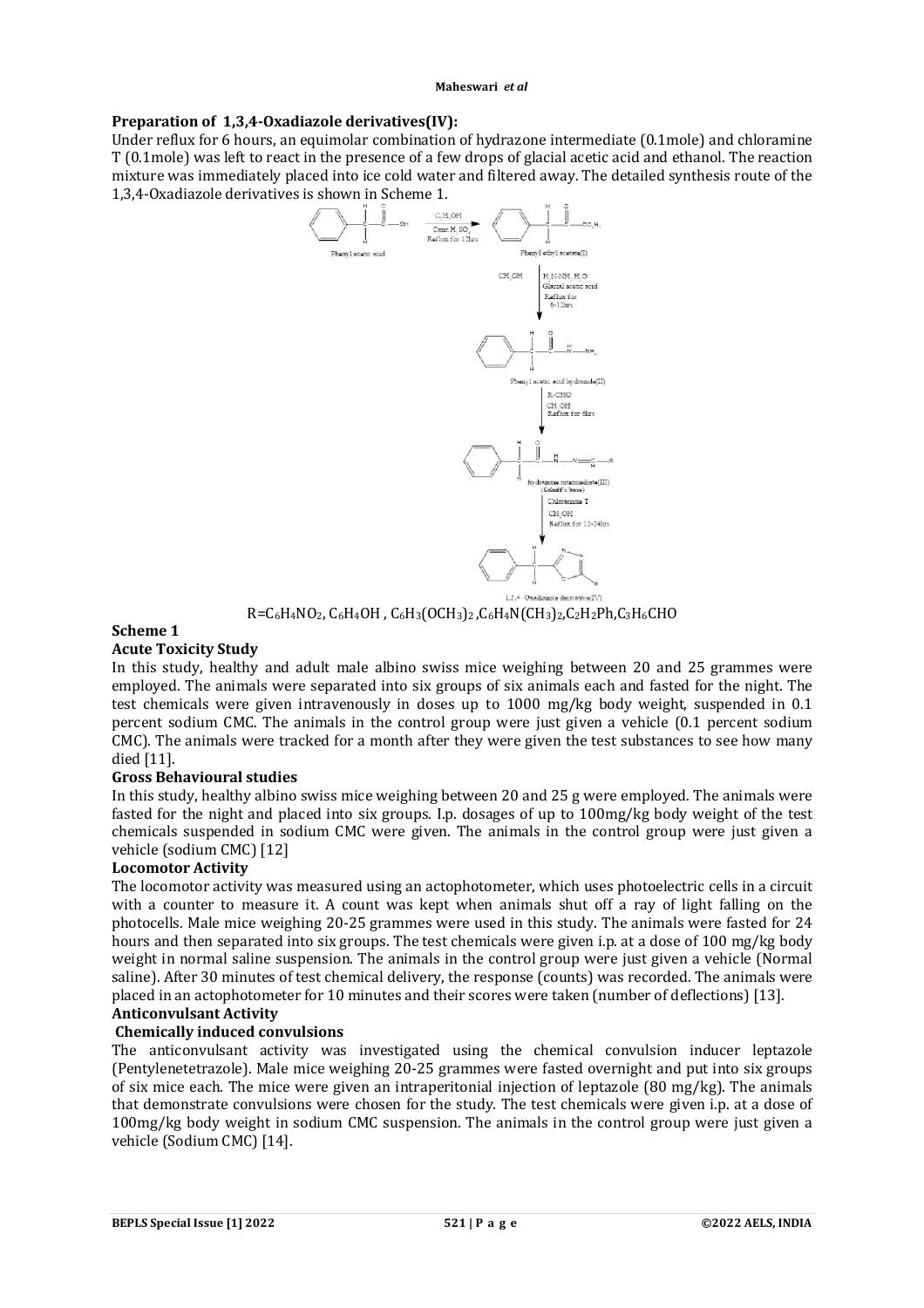## **Antioxidant activity of 1,3,4-oxadiazole derivatives**

To make a 1mM stock solution, the required amount of ascorbic acid was precisely weighed and diluted in distilled water. From a stock solution of Ascorbic acid, solutions of various concentrations (10nM, 30nM, 100nM, 300nM, 1nM) were generated. The appropriate amount of DPPH was dissolved in 100ml of methanol to make a 0.2mM solution. To prevent DPPH oxidation, the solution was kept out of direct sunlight.A 1mM stock solution was made by dissolving the required amount of test chemicals in methanol. The concentrations of the solutions ranged from 10nM to 1mM. 2.5ml of methanol and 0.5ml of DPPH solution were added to 0.1ml of test sample/ascorbic acid, mixed thoroughly, and absorbance was measured at 517nm against a blank produced in the same way but without the test component [15]. The results were plotted on a graph and IC50 value was calculated.

$$
\% inhibition = \n
$$
\frac{\text{Absorbance of blank} - \text{Absorbance of test}}{\text{Absorbance of blank}}
$$
 x 100
$$

#### **RESULT AND DISCUSSION**

#### **Physical and spectral analysis of Synthesis of 1,3,4-oxadiazole derivatives**

The physical data of the synthesized 1,3,4-oxadiazole derivatives (IV-a to IV-f) are listed out in Table1. Here the yield of the percentages are from 54 to 67%.

| S.No | Compound | R                  | Molecular formula        | Molecular weight | % vield |
|------|----------|--------------------|--------------------------|------------------|---------|
|      | IV-a     | $-C_6H_4NO_2$      | $C_{15}H_{11}N_3O_3$     | 282.16           | 54      |
|      | IV-b     | $-C6H4OH$          | $C_{15}H_{12}N_{2}O_{2}$ | 252.09           | 63      |
|      | $IV-c$   | $-C_6H_3(OCH_3)_2$ | $C_{17}H_{16}N_{2}O_{3}$ | 296.32           | 54      |
| 4    | IV-d     | $-C_6H_4N(CH_3)_2$ | $C_{17}H_{17}N_{3}O$     | 279.33           | 67      |
|      | IV-e     | $-C2H2Ph$          | $C_{17}H_{14}N_{2}O$     | 262.30           | 56      |
|      | $IV-f$   | $-C3H6CHO$         | $C_{13}H_{14}N_2O_2$     | 230.26           | 58      |

Table 1. physical data of the synthesized 1,3,4-oxadiazole derivatives (IV-a to IV-f).

#### **Spectral analysis**

#### **Spectral data of 2-methylphenyl-5-nitrophenyl-1,3,4-oxadiazole(IVa):**

IR (KBr) cm-1 : 3102.16 (Ar C-H), 1677.58(C=N) , 1474.66(NO2) 1325.61(C-N), 1135.69(C-O), 1H NMR (300 MHz) (DMSO)δppm: δ 3.81 (2H,-CH2), δ 7.23(2H,Ar-H), δ 7.33 (2H,Ar-H), δ 7.26(1H, Ar-H), δ 8.23  $(2H, Ar-H)$ ,  $\delta$  8.32 (2H,Ar-H) Mass spectrum (ESI) M+1 peak was observed at 283.

# **Spectral data of 2-methylphenyl-5-hydroxyphenyl-1,3,4-oxadiazole(IVb):**

IR (KBr) cm<sup>-1</sup> : 3292.45(OH),3091.39(C-H Ar)1681.39(C=N), 1292.25 (C-O), <sup>1</sup>H NMR (300 MHz) (DMSO)δppm: δ3.81 (2H,-CH2), δ 5.35 (1H, OH), δ 7.01 (1H,Ar-H), δ 7.02 (1H,Ar-H), δ 7.07 (1H,Ar-H) , δ 7.24 (1H,Ar-H),δ 7.23(2H,Ar-H), δ 7.33 (2H,Ar-H), δ 7.26(1H, Ar-H) Mass spectrum (ESI) M+1 peak was observed at 253.

#### **Acute Toxicity study**

Table 2 lists the acute toxicity results of the newly synthesised 1,3,4-Oxadiazole derivatives..All of the newly synthesised 1,3,4-Oxadiazole derivatives were tested for acute toxicity and were found to be free of toxicity and toxic symptoms even at high doses of 1000 mg/kg (b.w.) intraperitoneally. However, irritation-like behaviour was observed at 1000 mg/kg (b.w.), so the dose was reduced to ten times the dose where the irritability was noticed.

| DOSE $mg/kg$ (b.w) | Toxic Symptoms & Irritability |
|--------------------|-------------------------------|
| 10                 | -ve                           |
| 30                 | -ve                           |
| 100                | -ve                           |
| 300                | -ve                           |
| 1000               | Found Irritability            |

Table 2. Acute Toxicity analysis of the synthesized 1,3,4-Oxadiazole derivatives.

## **Gross Behavioural studies**

The compound (IV-a) was watched for gross behavioural changes for 3 hours after administration of the test compound and for 48 hours intermittently, and the results were compared to those of the control group of mice. The compound (IV-a) showed CNS depressing action in the gross behavioural testing. At a dose of 100mg/kg, no mortality was seen with the test chemical (b.w). According to preliminary toxicity tests, the test compounds show an excellent safety profile up to and including the highest dose (2500 mg/kg). After 24 hours, no mortality or behavioural changes in the animals were observed in any of the compounds at concentrations of 1000 and 1500 mg/kg, and behavioural alterations were also recorded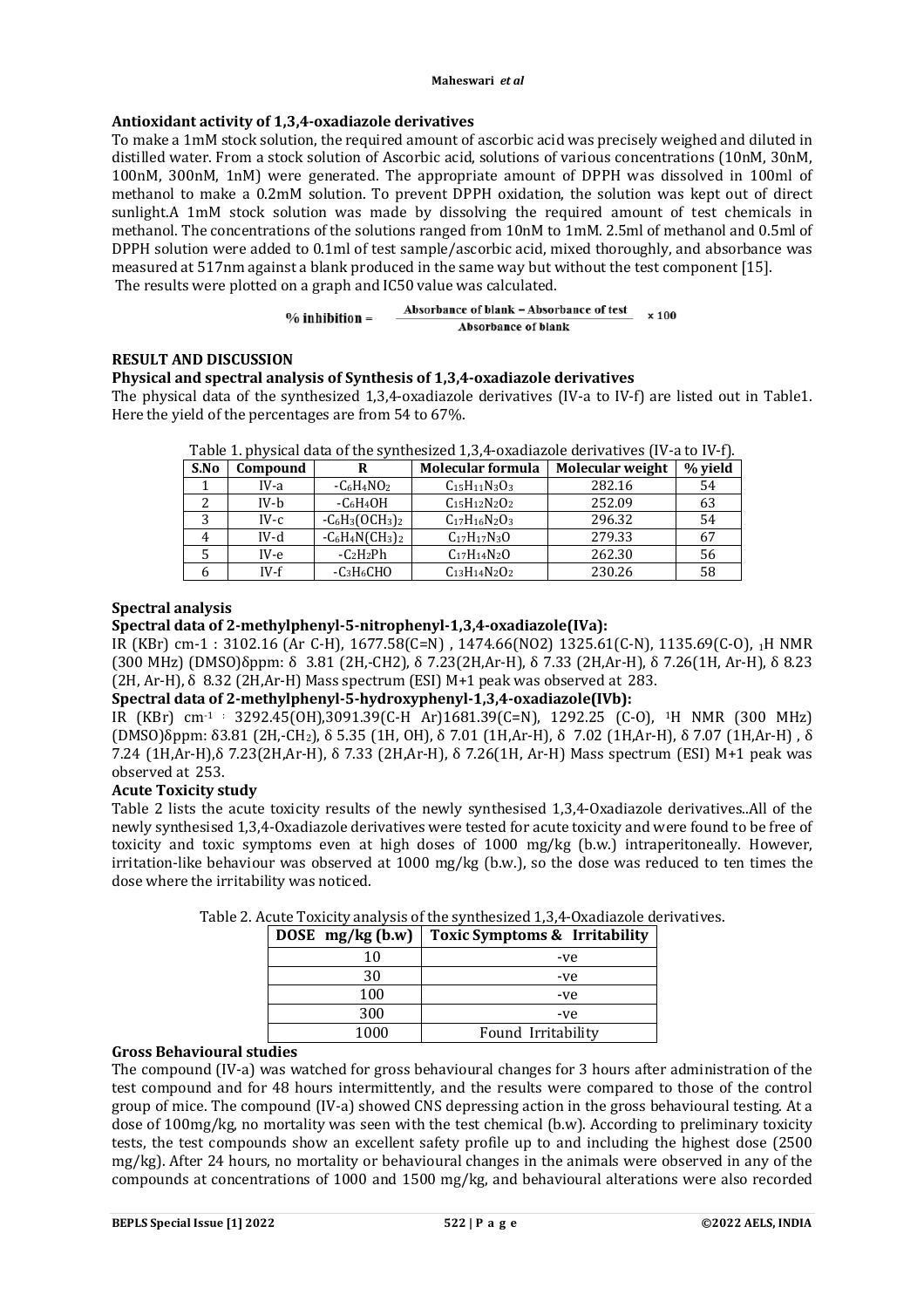for the same dose. The test chemicals' gross behavioural investigations demonstrated that all of them caused CNS depression in mice.

#### **Locomotor activity**

Figure 1 shows the percent potency of the synthesized compounds, as well as the mean convulsive threshold. The compounds were put to the test at a 100mg/kg dose (b.w) The data is presented as a mean with a sample size of six. When compared to conventional fluoxetine, compounds IVa, IVb, and IVc significantly reduced locomotor activity, whereas compounds IVd) and IVe ( $*$ p 0.05) did not exhibit a significant reduction in locomotor activity. Another interesting observation is that compounds with nitro groups (electron withdrawing groups) at both positions 2 and 5 of the 1,3,4-oxadiazole ring (IVa) have more antidepressant efficacy than the others in the series. All of the compounds that were evaluated for neurotoxicity passed the test, indicating that they did not cause neurological damage. The actophotometer was used to measure locomotor activity. After 30 minutes of test drug delivery, the response (Counts) was recorded. When compared to the control, all of the drugs showed a decrease in locomotor activity. Compounds IVa ( $R = -C_6H_4NO_2$ ); IVc ( $R = C_6H_3(OCH_{3/2})$ ; IVe ( $R = C_2H_2Ph$ )., IVf ( $R = -C_6H_3(OCH_{3/2})$  $C_3H_6CHO$ ) showed more reduction in the locomotor activity. Compound IVf( R= - $C_3H_6CHO$ ) showed good percent decrease in locomotor activity with 64.02% among all the test compounds, whereas 74.9 % decrease was observed with the standard drug phenytoin.



Figure 1. Locomotor activity of 1,3,4-Oxadiazole derivatives

#### **Anticonvulsant Activity**

The animals were divided into three groups of six animals each (standard, control, and test) and fasted for 24 hours before the experiment with free access to water. Only  $1\%$  (w/v) carboxymethyl cellulose suspension was given to the control group. Phenytoin, a common medication, was given orally at a dose of 30 mg kg-1. The test compounds were given orally at a dose that was equimolar to 30 mg kg-1 phenytoin. Orally, the test chemicals and standard medication were suspended in carboxymethyl cellulose in water (1 percent w/v).The compounds (IVa-IVf) were tested for anticonvulsant activity in vivo using the leptazole induced convulsion method at a dose of 100 mg/kg, with phenytoin as a control.After 30 minutes of treatment, the anticonvulsant activity was evaluated. Table 3 summarises the results of anticonvulsant action.

All the test compounds exhibited anticonvulsant activity in the range of 71.7 to 78% protection. Compound IVc  $(Re E - C_6H_3 (OCH_3)_2)$  showed comparatively more activity against Leptazole induced convulsions with 78% inhibition whereas the standard drug Phenytoin produced 88.76 % inhibition. Compound IV-f ( $R = C_3H_6CHO$ ), IV-e ( $R = C_2H_2Ph$ ), IV-a ( $R = C_6H_4NO_2$ ), IV-b ( $R = C_6H_4OH$ ), IV-d ( $R = C_6H_4OH$ )  $C_6H_4N\left[\text{CH}_3\right]_2$ ) showed 76.45%, 74.64%, 73.32%, 72.48%, 71.7 % inhibition respectively.

| S No | Compound  | Animal Protected in %         |  |
|------|-----------|-------------------------------|--|
|      |           | Chemically induced convulsion |  |
| 1.   | IV-a      | $73.32 \pm 1.23$              |  |
| 2.   | IV-b      | $72.48 \pm 0.60$              |  |
| 3.   | $IV-c$    | 78.69±1.321                   |  |
| 4.   | IV-d      | $71.7 \pm 0.782$              |  |
| 5.   | IV-e      | 74.64± 1.553                  |  |
| 6.   | $IV-f$    | $76.45 \pm 0.975$             |  |
| 7.   | Phenytoin | $88.76 \pm 1.180$             |  |
| 8.   | Control   |                               |  |

Table 3. Anticonvulsant activity of synthesized compounds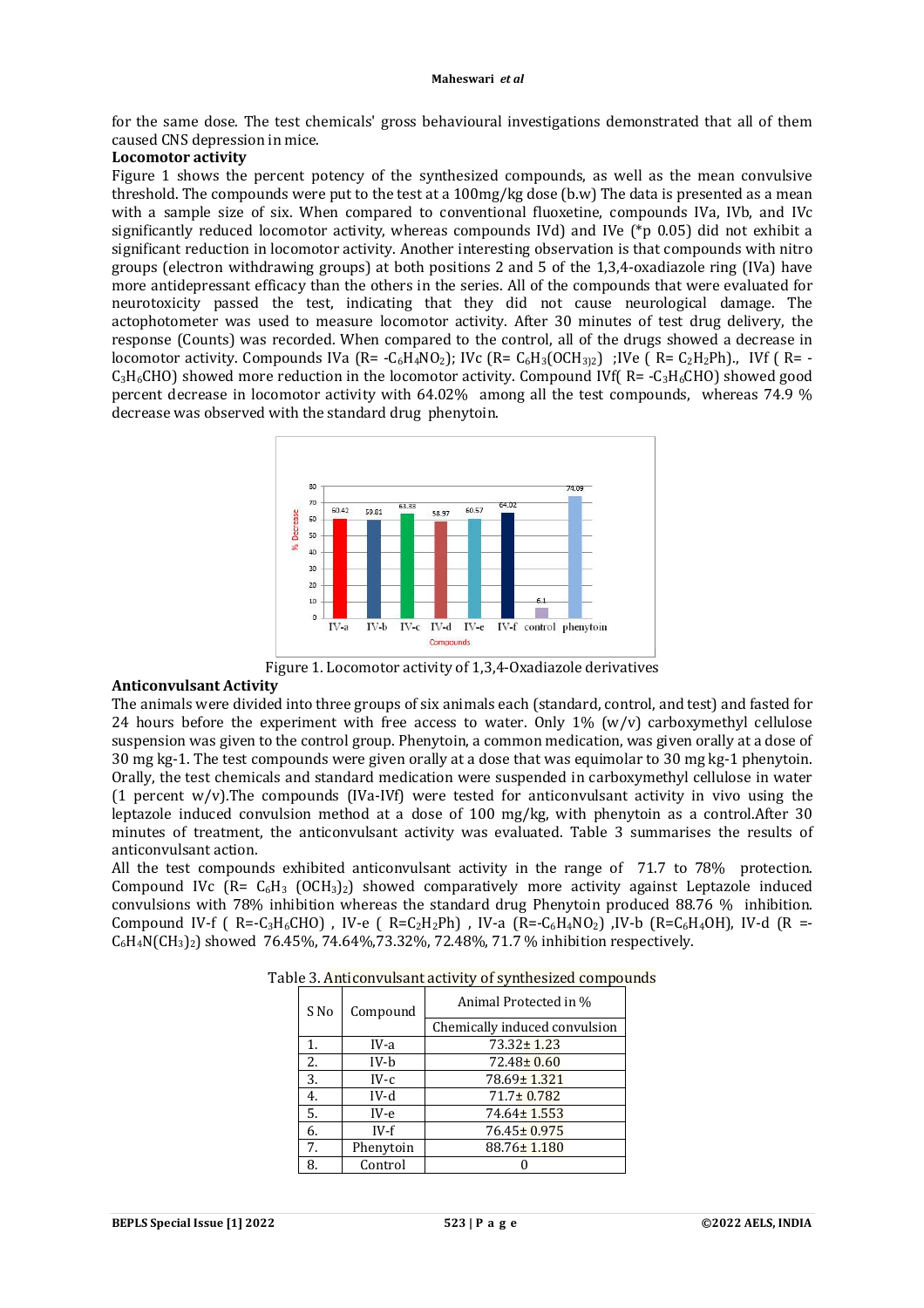#### **Antioxidant activity**

Among all the compounds, compound IV-c  $(R = -C_6H_3(OCH_3)_2)$  showed good free radical scavenging activity with  $IC_{50}$  value of  $62.82\mu$ M. Compounds IV-a (R=  $-C_6H_4NO_2$ ), IV-b (R=  $C_6H_4OH$ ) were found in the next order of free radical scavenging activity with  $IC_{50}$  values 64.41 $\mu$ M, 64.31 $\mu$ M respectively. Table 4 shows Antioxidant activity of 1,3,4-oxadiazole derivatives of all the compounds shown in Table 4.

| S No | Compound      | Animal Protected in %         |  |
|------|---------------|-------------------------------|--|
|      |               | Chemically induced convulsion |  |
| 1.   | IV-a          | 64.41                         |  |
| 2.   | IV-b          | 64.31                         |  |
| 3.   | $IV-c$        | 62.82                         |  |
| 4.   | IV-d          | 70.32                         |  |
| 5.   | IV-e          | 65.75                         |  |
| 6.   | $IV-f$        | 105.42                        |  |
| 7.   | Ascorbic Acid | 16.55                         |  |

| Table 4. Antioxidant activity of 1,3,4-oxadiazole derivatives |  |
|---------------------------------------------------------------|--|

#### **CONCLUSION**

This study demonstrated the cyclization of the -NH-NH<sup>2</sup> group of benzohydrazide into 1,3,4-oxadiazole in the presence of the carboxylic group of benzoic acid, with the goal of developing compounds with high yield and short reaction times. All of the test compounds used in the study were determined to be devoid of toxicity and toxic symptoms, and gross behavioural investigations demonstrated that the compounds (IV-a-IVf) had anticonvulsant properties in the test animals. At a dose of 100mg/kg, no mortality was seen with the test substances. The data on locomotor activity of the compounds, revealed that the compound IV-f (R=-C3H6CHO) showed more reduction (**64.02%**) in locomotor activity among all the test compounds, when compared with the standard drug phenytoin. The compound  $IV-c(R=$  $C_6H_5[OCH_3]$ <sub>2</sub>showed comparatively more anticonvulsant activity with 78% protection against chemically induced convulsions (Leptazole) whereas standard drug Phenytoin exhibited 88.7% protection.Overall, all compounds could be selected as the most physiologically active members in this investigation, having good anticonvulsant and antidepressant activity based on the overall results**.**

#### **CONFLICTS OF INTEREST**

There are no conflicts of interest

#### **REFERENCES**

- 1. Aydemir N, Bilaloğlu R (2003). Genotoxicity of two anticancer drugs, gemcitabine and topotecan, in mouse bone marrow in vivo. Mutat Res. 537:43-51.
- 2. Bhardwaj, N., Saraf, S. K., Sharma, P., & Kumar, P. (2009). Syntheses, evaluation and characterization of some 1, 3, 4-oxadiazoles as antimicrobial agents. *E-journal of Chemistry*, *6*(4), 1133-1138.
- 3. Kadi AA, El-Brollosy NR, Al-Deeb OA, Habib EE, Ibrahim TM, El-Emam AA. (2007). Synthesis, antimicrobial, and anti-inflammatory activities of novel 2-(1-adamantyl)-5-substituted-1, 3, 4-oxadiazoles and 2-(1 adamantylamino)-5-substituted-1, 3, 4-thiadiazoles. European journal of medicinal chemistry.;42(2):235-42.
- 4. Mickevičius V, Vaickelionienė R, Sapijanskaitė B. (2009). Synthesis of substituted 1, 3, 4-oxadiazole derivatives. Chemistry of heterocyclic compounds. ;45(2).20-26
- 5. Bentiss F, Lagrenee M. (1999). A new synthesis of symmetrical 2, 5‐disubstituted 1, 3, 4‐oxadiazoles. Journal of heterocyclic chemistry. ;36(4):1029-32.
- 6. Liras S, Allen MP, Segelstein BE.(2000). A mild method for the preparation of 1, 3, 4-oxadiazoles: Triflic anhydride promoted cyclization of diacylhydrazines. Synthetic Communications.;30(3):437-43.
- 7. Iosip MD, Bruma M, Robison J, Kaminorz Y, Schulz B. (2001). Study of related poly (1, 3, 4-oxadiazole-amide) s containing silicon or hexafluoroisopropylidene groups in the main chain. High Performance Polymers.;13(3):133-48.
- 8. Roy PP, Bajaj S, Maity TK, Singh J. (2017). Synthesis and evaluation of anticancer activity of 1, 3, 4-oxadiazole derivatives against Ehrlich ascites carcinoma bearing mice and their correlation with histopathology of liver. Indian J Pharm Educ. 15:16.
- 9. Eckhardt S. (2002). Recent progress in the development of anticancer agents. Current medicinal chemistry-anticancer agents. ;2(3):419-39.
- 10. Datta S, Saha P, Dey S, Sinha D. (2020). Natural Products as Chemosensitizers for Adjunct Therapy in Cancer Management. In Pharmacotherapeutic Botanicals for Cancer Chemoprevention(pp. 67-119). Springer, Singapore.
- 11. Halim SZ, Abdullah NR, Afzan A, Rashid BA, Jantan I, Ismail Z. (2011). Acute toxicity study of *Carica papaya* leaf extract in Sprague Dawley rats. Journal of Medicinal Plants Research. ;5(10):1867-72.